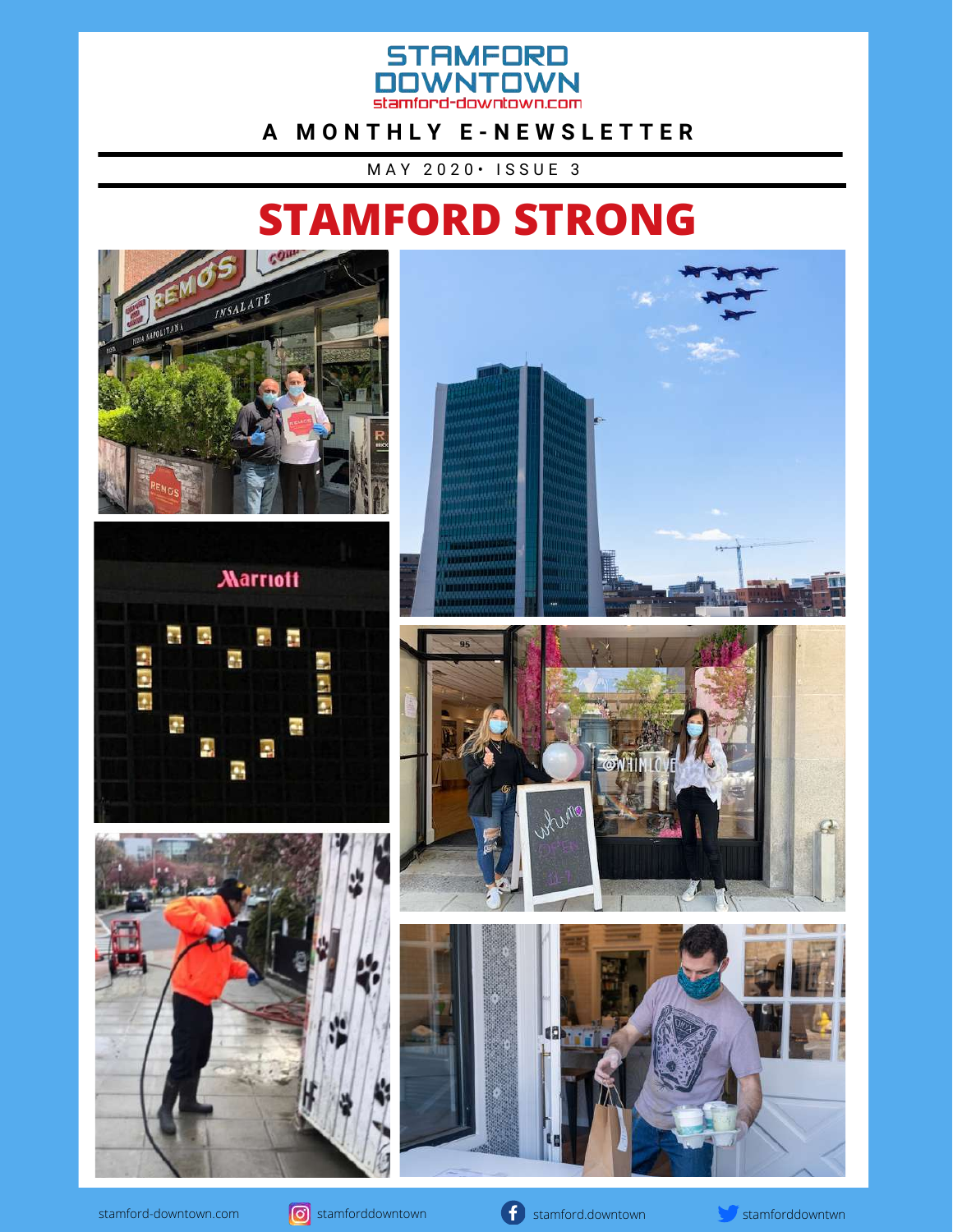

#### **STREATERIES IN STAMFORD DOWNTOWN!**

Beginning this Saturday, May 30th, Stamford Downtown is launching an exciting new initiative designed to welcome visitors back to the neighborhood to dine at our restaurants and shop at our stores. This program, *Streateries in Stamford Downtown*, provides expanded space for walking and sitting/eating while maintaining social distancing and adhering to the state and local public health protocols. Phase one will consist of full closures of Main Street and West Park Place surrounding Columbus Park, Lower Summer Street, and Bedford Street from Broad Street to Spring Street. These streets will be closed from 3pm to 11pm on Saturday, May 30th as a pilot that may be replicated other times throughout the summer. Phase two will consist of extending sidewalk areas into some on-street parking spaces and travel lanes to allow for expanded outdoor dining while maintaining robust ADA walkways. These closures will be implemented along Main Street, Summer Street, and Bedford Street in early June and will be in place for the season through September. Phase three will be the creation of the Bedford Piazza, transforming a portion of the parking area between Bedford Street and the Bedford Garage into a massive outdoor dining patio unparalleled in the region. When enjoying Downtown with family and friends, please respect posted guidelines, observe social distancing, and wear a mask at all times when you're not seated and eating. Go to [Stamford-Downtown.com](http://stamford-downtown.com/) for updates throughout the summer and welcome back!

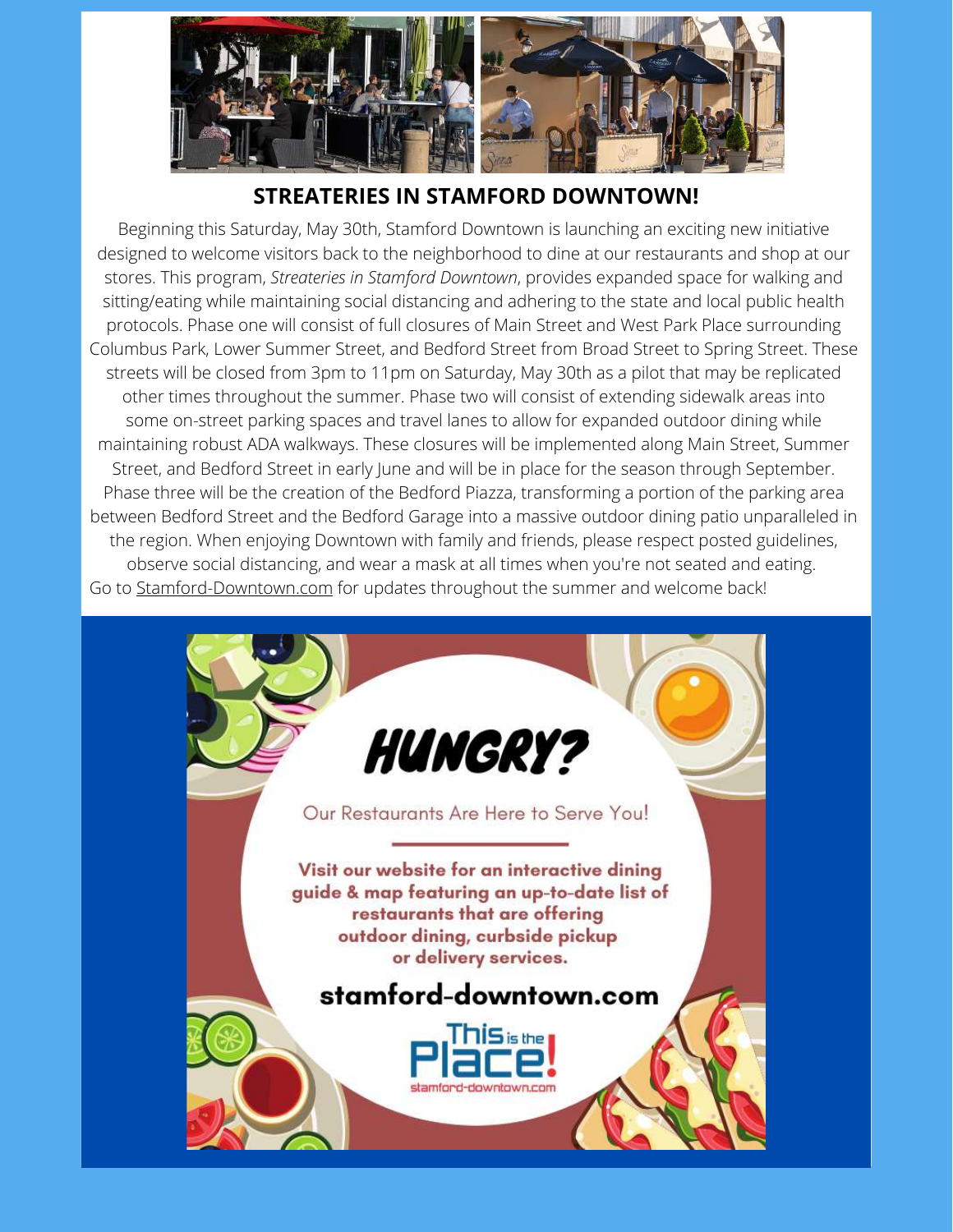#### **Update: Stamford Downtown Ambassador and Environmental Maintenance**



Stamford Downtown's Ambassador and Environmental Maintenance Teams are working hard to prepare Downtown for the return of pedestrian traffic and resumption of the day- and nighttime economies.

The Ambassadors are power-washing and repainting fire hydrants within the central core of Downtown (Columbus Park/Main Street, Atlantic and Bedford Street). The Ambassadors are in the midst of documenting all streetscape fixtures (i.e. street lights, planters, trash receptacles and banners). Stamford Downtown is partnering with a firm named CitieSense to incorporate this information into mapping that we may update in real time and track needed maintenance. This is the next phase of the project that Stamford Downtown began last year on Bedford Street.

Stamford Downtown has already planted our Spring pansies and deployed hanging baskets and Summer annuals for Memorial Day Weekend.



#### **Shop Local in Stamford Downtown**

[Our merchants have reopened in Stamford Downtown with](http://stamford-downtown.com/) new Spring/Summer merchandise!

[Visit stamford-downtown.com to view our retail interactive](http://stamford-downtown.com/) map to see special offerings and updated hours. Or just stop by and support them by shopping locally.

#### **Ferguson Library News**

The Ferguson Library is hosting virtual programs for children and [adults - storytimes, technology training, book discussions, and more.](https://fergusonlibrary.org/) Also, helping folks access their digital materials and offering virtual chats Monday - Friday from 10am-5pm. Their staff is helping to pair students with volunteers to help with school work[.](https://fergusonlibrary.org/) Fe[rguson's spring gala has been moved and they are hosting an](https://fergusonlibrary.org/) online auction from May 22nd – 29th. Their Virtual Comedy [Fundraiser will be on Friday, May 29 at 6 p.m and members of the](https://fergusonlibrary.org/) local comedy troupe, Nights of the Roundtable, will perform.

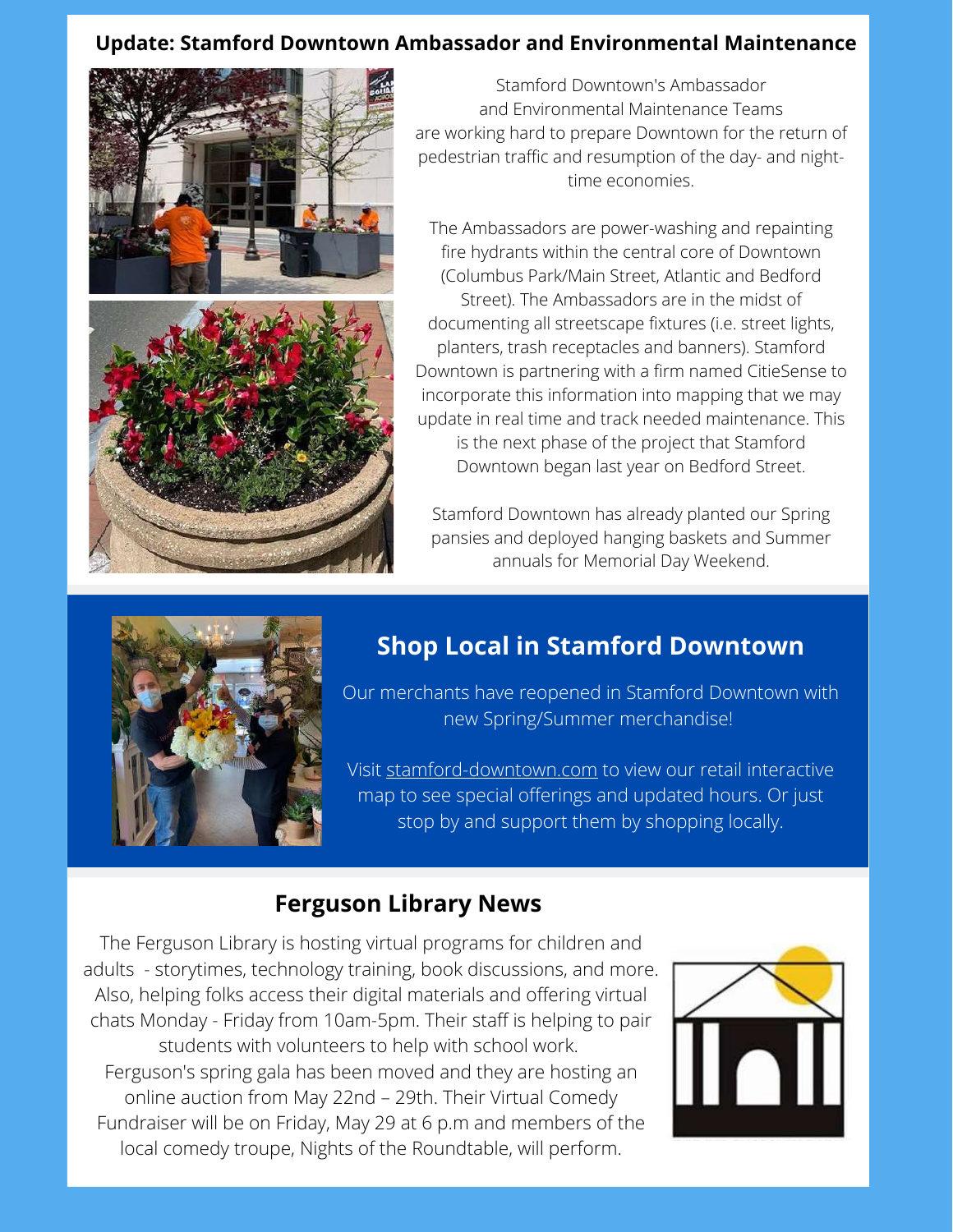